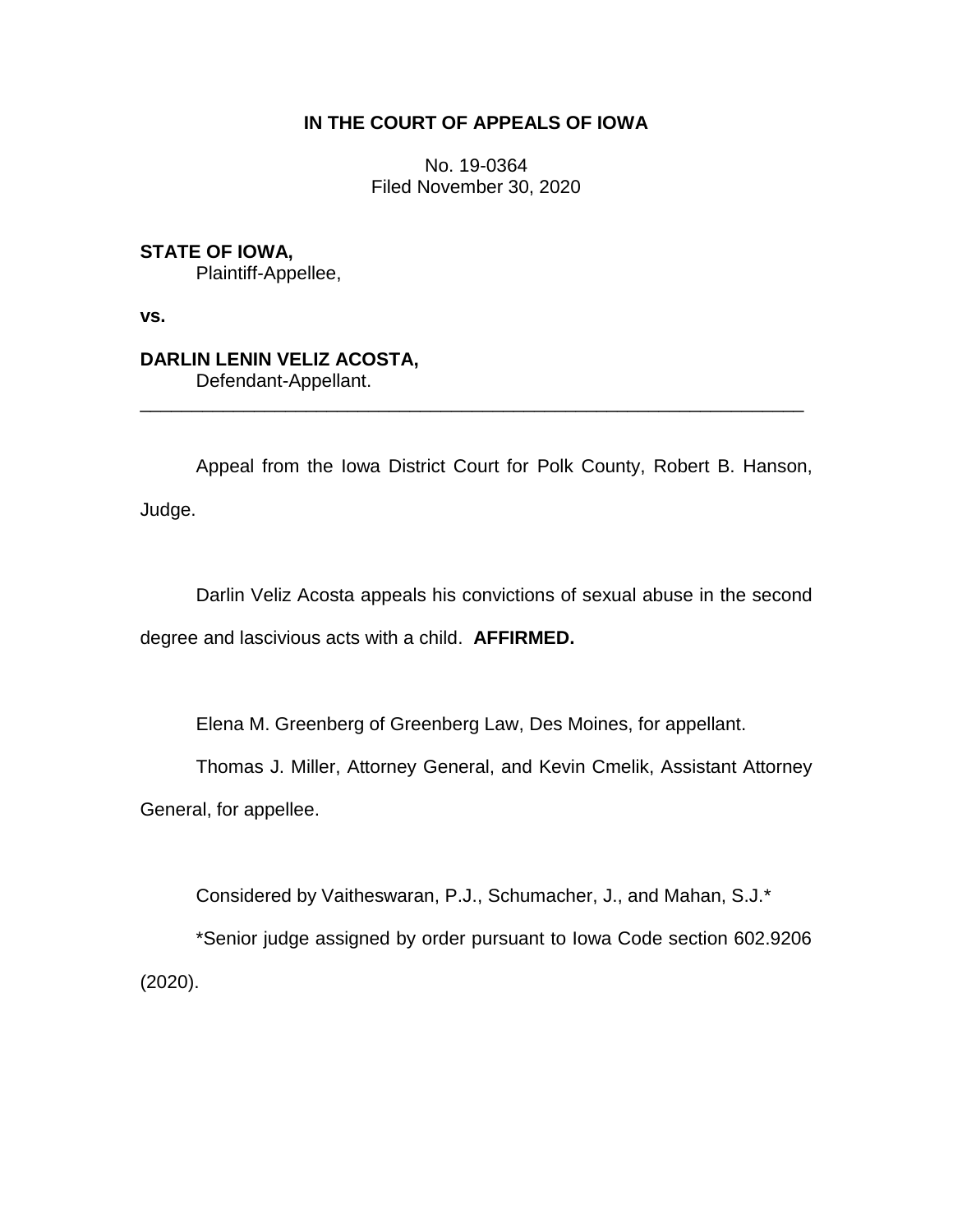#### **MAHAN, Senior Judge.**

 $\overline{a}$ 

Darlin Veliz Acosta appeals his convictions of sexual abuse in the second degree and lascivious acts with a child, raising claims with regard to the admission of electronic messages and defense counsel's failure to object to statements by the prosecutor during closing argument. Upon our review, we affirm.

### *I***.** *Background Facts and Proceedings*

D.R. went to her friend's house for a sleepover. During the middle of the night, the friend's father, Acosta, entered the girls' bed and "touch[ed]" D.R., first "with his hand, and then he started with his part." "[H]e touched the inside, and then he started touching the inside." His penis went in D.R.'s vagina "a little bit," but then she moved to get away. D.R. did not say anything to her friend because she "was afraid."

The next evening, Acosta offered to drive D.R. home. When they reached the parking lot of D.R.'s house, Acosta "asked [her] to stay a little bit longer" and then "[h]e started touching [her] parts" "under" her clothes. Acosta stopped when her friend called to "see where [they] were." That evening, Acosta added D.R. as a "friend" in Snapchat<sup>1</sup> and began sending her messages.

The State filed a trial information charging Acosta with several offenses. The matter proceeded to trial, and the jury found him guilty of sexual abuse in the second degree and lascivious acts with a child. Acosta appeals.

<sup>&</sup>lt;sup>1</sup> Snapchat is "the proprietary name of an image messaging service and application, through which users can share images that may be private and temporary or public and stored for retrieval." *Snapchat*, Dictionary.com, https://www.dictionary.com/browse/snapchat?s=t (last visited Nov. 5, 2020); *accord State v. Wilson*, No. 19-2051, 2020 WL 5944454, at \*5 n.4 (Iowa Ct. App. Oct. 7, 2020).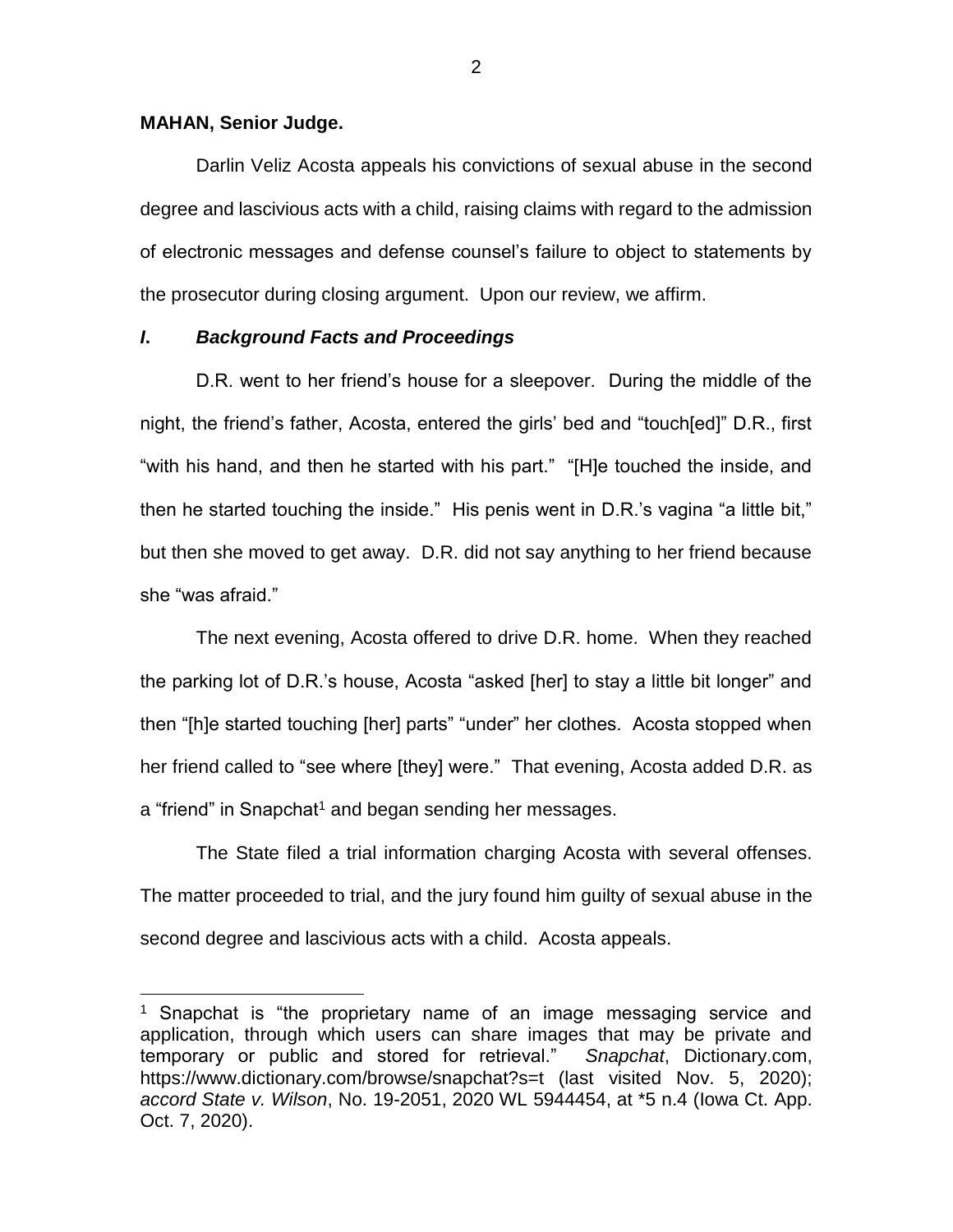## *II***.** *Foundation for Admission of Snapchat Messages*

Acosta appeals the district court's decision to allow evidence of Snapchat messages sent between himself and  $D.R.^2$  We review district court rulings on evidentiary issues for an abuse of discretion. *Powers v. State*, 911 N.W.2d 774, 780 (Iowa 2018).

Acosta filed a motion in limine raising a foundational objection to the messages, arguing "there's no authentication of the sender." The district court stated it would wait to rule on the objection after determining during trial whether the State could establish the requisite foundation for admission of the messages.

On direct examination, the prosecutor elicited the following testimony from

D.R. with regard to the messages:

Q. [Did the defendant take your phone] [t]he day after the sleepover, but before you went home? A. Yes.

. . . . Q. Do you know what he did with your phone? A. He added me.

Q. Added you on what? A. Snapchat.

Q. Okay. So after that he was a contact in your Snapchat app? A. Yes.

Q. Did you receive messages after that from that contact? A. Yes.

. . . . Q. Okay. Based on the context of the things that this person said to you, could you tell who it was that was sending them? A. Yes.

Q. Okay. And who was sending them? A. [My friend]'s father.

The prosecutor then showed Exhibit  $16<sup>3</sup>$  to D.R. and asked:

Q. Do you recognize that? A. Yes.

Q. What is Exhibit 16? A. A photo, a screenshot of the contact.

 $\overline{a}$ 

 $2$  The messages were typed in Spanish, but prior to trial the parties stipulated to a version of the messages translated to English by a certified interpreter in the event the evidence was admitted.

<sup>&</sup>lt;sup>3</sup> Exhibit 16 was admitted without objection.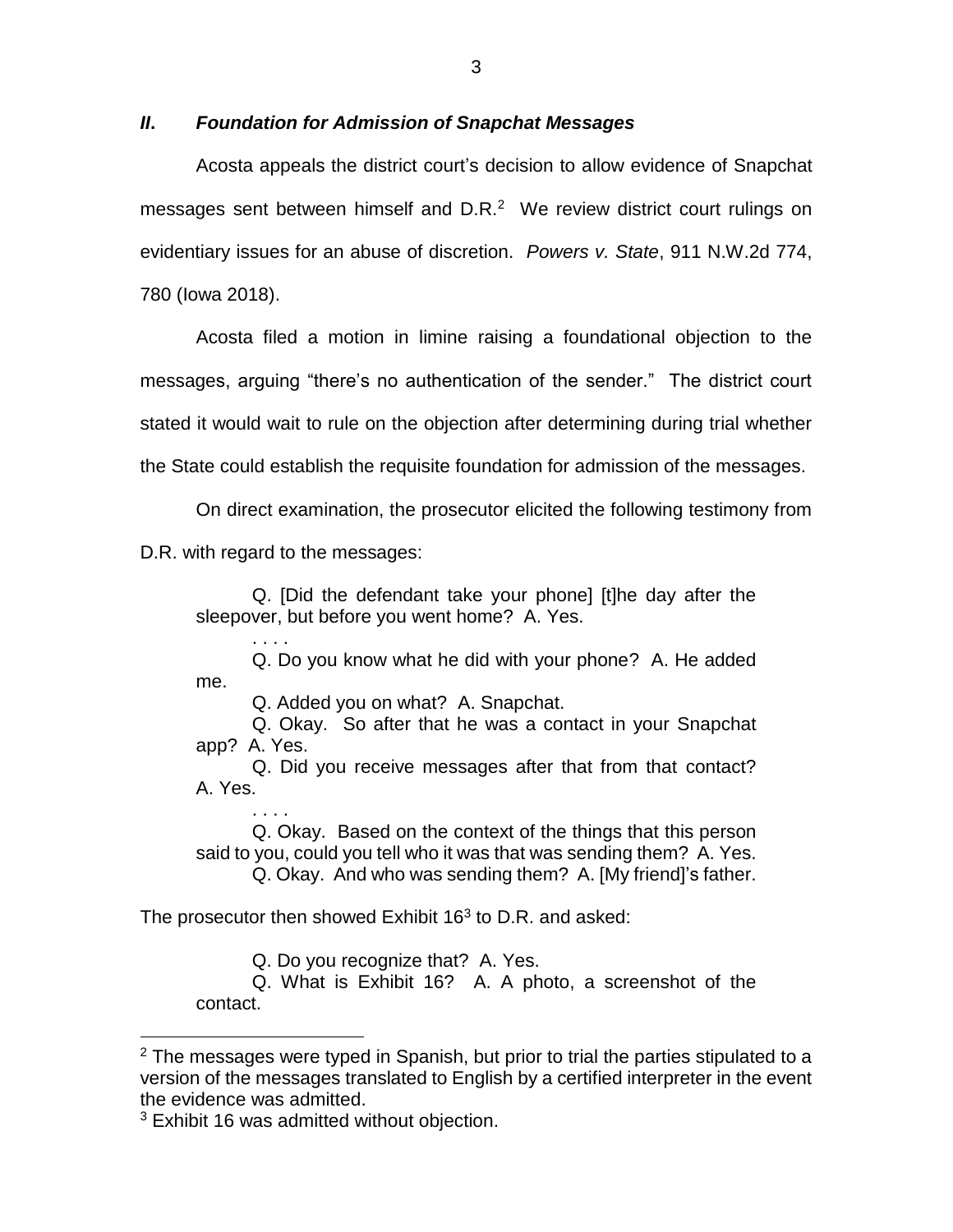Q. All right. In Snapchat? A. Yes.

Q. Okay. Is this the contact that the defendant used to send you messages? A. Yes.

Q. On the top it says "Tio"? A. Yes.

. . . . Q. And on the bottom it says, "VJ Lenin Wolf 128"? A. Yes.

. . . . Q. Okay. So do either of those names show up on the messages when they come to you? A. Yes.

Q. Which one? A. Tio.

. . . .

Q. So these messages from Tio, did they start after the defendant added himself in your phone? A. Yes.

Q. And did they end when you ultimately reported the assault to the police? A. Yes.

Q. And did you receive messages regularly between those two times? A. Yes.

Q. Now, were you telling us yesterday about a time that you went over to [N.]'s house? A. Yes.

Q. And did you tell [N.] what had happened to you? A. Yes.

Q. And did the two of you send some messages to the defendant in Snapchat? A. Yes.

Q. Did the defendant respond? A. Yes.

Q. Did you and [N.] photograph those messages? A. Yes.

The prosecutor then showed Exhibits 1 through 11 (photographs of the Snapchat

messages sent between Acosta and D.R.) to D.R. and asked:

Q. Do you recognize those 11 pictures? A. Yes.

Q. Are those pictures that were taken when you were sending messages back and forth with the defendant from [N.]'s bedroom? A. Yes.

At that point, over defense counsel's objection, the district court ruled to

admit Exhibits 1 through 11. And pursuant to the parties' prior stipulation, the

prosecutor provided the jury with Exhibits 1-A through 11-A, Spanish-to-English

translations of Exhibits 1 through 11.<sup>4</sup> D.R. then testified:

 $\overline{a}$ 

 $^4$  These exhibits included statements from Acosta such as: "We just did that bc I liked you"; "I didn't make you"; "I won't continue"; "Who else knows"; "If you don't want anything that's fine I won't do anything else"; and "You can always come play with [my daughter] so your mom doesn't get suspicious."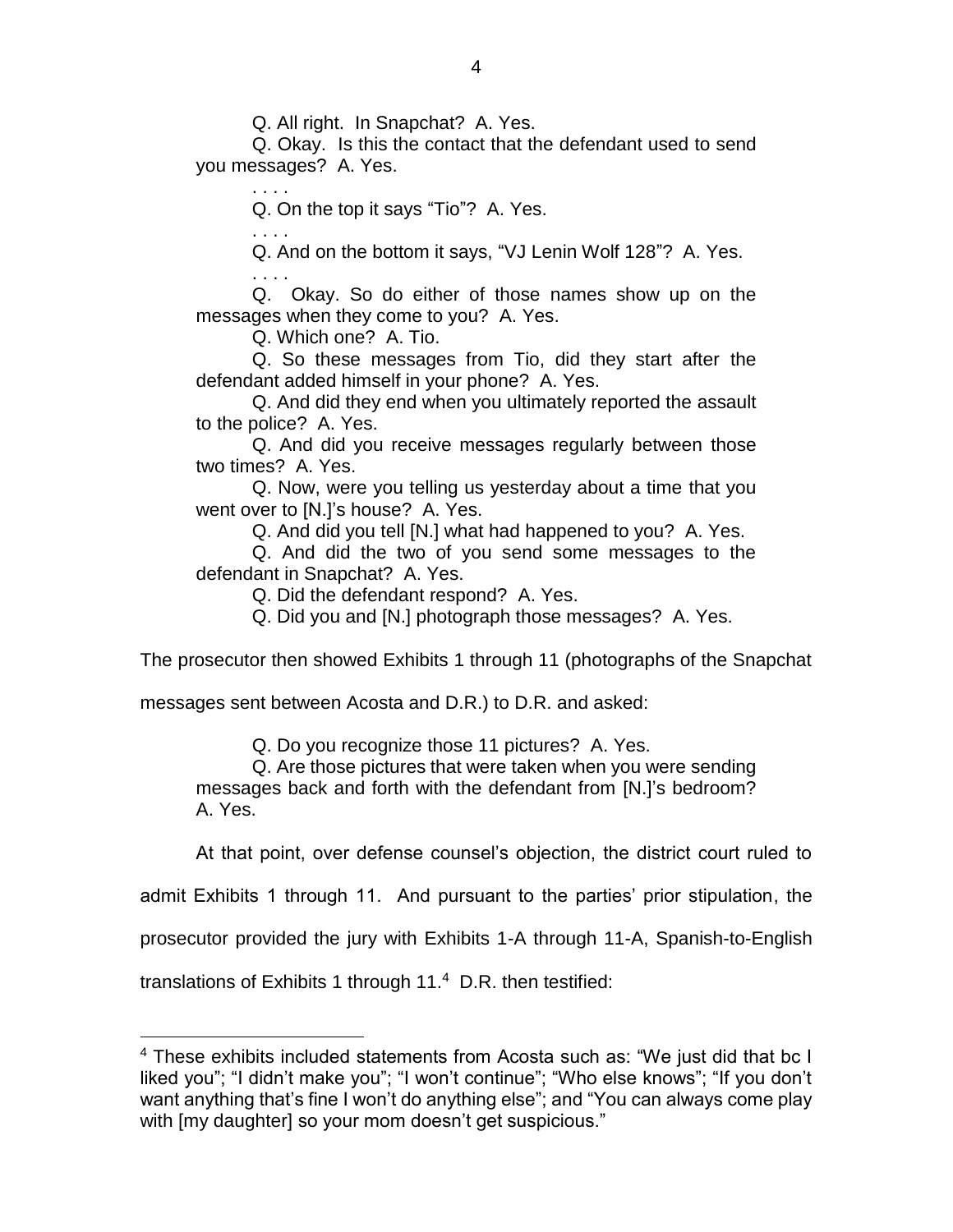Q. Now, can you tell us what was the purpose of sending those messages that day? A. For me to not continue being bothered by him.

Q. So you said that he had sent you messages regularly, but after the assaults happened up through this? A. Yes.

Q. And can you tell us about those messages? A. How so?

Q. Just tell us the kinds of things the defendant said to you through those messages that came before these ones. A. Like, that if he touched me, my body would grow faster and things like that.

Q. Okay. How often did he send you these messages? A. Very often.

Acosta contends the evidence was inadmissible under Iowa Rule of Evidence 5.901. That rule provides: "To satisfy the requirement of authenticating or identifying an item of evidence, the proponent must produce evidence sufficient to support a finding that the item is what the proponent claims it is." Iowa R. Evid. 5.901(a). Evidence can be authenticated by "[t]estimony that an item is what it is claimed to be." Iowa R. Evid. 5.901(b)(1). "Evidence that an electronic writing is what the proponent claims it is requires 'evidence sufficient to show that the purported author of the communication, whether it be an email, a Facebook posting, or a text message, actually authored or published the content.'" 7 Laurie Kratky Dore, *Iowa Practice: Evidence* § 5.901:11; *accord State v. Simpson*, No. 18-0666, 2020 WL 4812647, at \*2 (Iowa Ct. App. Aug. 19, 2020). "Authenticating circumstances can include the context of the [electronic message]." *Id.*

Here, D.R. identified Exhibit 16 as the username of the person who sent the messages, took screenshots of the messages, stated the timing the messages took place, and explained the context of the messages. We conclude the district court did not abuse its discretion in finding D.R.'s testimony sufficient to establish that the messages were what she claimed them to be. *See, e.g.*, *Simpson*, 2020 WL 4812647, at \*2 (concluding the testimony of the owner of a Facebook account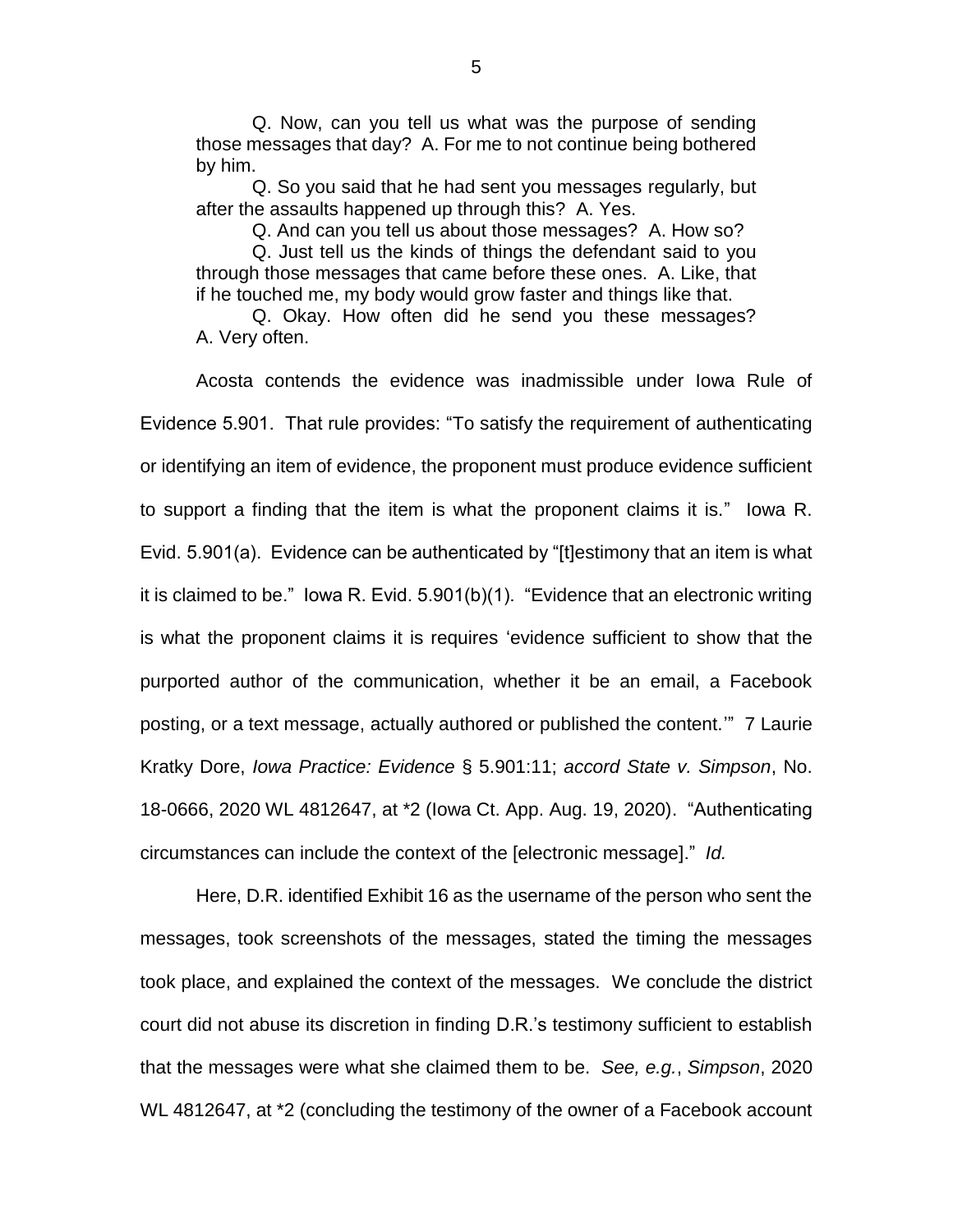was sufficient to establish foundation for screenshots of posts of a comment stream on the account); *State v. Goodwin*, No. 18-1822, 2020 WL 1551149, at \*5 (Iowa Ct. App. Apr. 1, 2020) (concluding "[t]here was enough circumstantial evidence linking Goodwin to the texts sent by Edwin to let the jury decide whether it believed he was the sender"); *State v. Akok*, No. 17-0655, 2018 WL 4362065, at \*1 (Iowa Ct. App. Sept. 12, 2018) (finding "a sufficient prima facie case of authenticity made" based in part on the fact that Facebook messages "were sent from the account of a person identifying himself to be Akuk Akok"). The jury was still free to weigh the evidence as it chose. *See State v. Biddle*, 652 N.W.2d 191, 196–97 (Iowa 2002) ("When the district court has determined that the State has established a sufficient foundation for the admission of the physical evidence, any speculation to the contrary affects the weight and not the admissibility of the evidence."). We affirm on this issue.

#### *III***.** *Ineffective Assistance of Counsel*

 $\overline{a}$ 

Acosta contends his trial counsel was ineffective for "failing to object to prosecutorial misconduct in the State's closing argument." 5 We review this claim de novo. *See State v*. *Shorter*, 945 N.W.2d 1, 6 (Iowa 2020). To prevail, Acosta must show "(1) counsel failed to perform an essential duty; and (2) prejudice

<sup>&</sup>lt;sup>5</sup> The State argues we do not have jurisdiction to hear this claim pursuant to lowa Code section 814.7, which was recently amended to require defendants to raise claims of ineffective assistance of counsel exclusively through postconviction-relief proceedings and prohibit defendants from raising such claims on direct appeal. 2019 Iowa Acts ch. 140, § 31. The amendment took effect July 1, 2019, and does not apply retroactively to appeals pending on July 1, 2019. *See State v. Ross*, 941 N.W.2d 341, 345 (Iowa 2020) (holding we have jurisdiction to hear ineffectiveassistance-of-counsel claims on direct appeal only "if the appeal was already pending on July 1, 2019"). Here, because notice of appeal was filed on March 5, 2019, we can proceed to address Acosta's ineffective-assistance-of-counsel claim.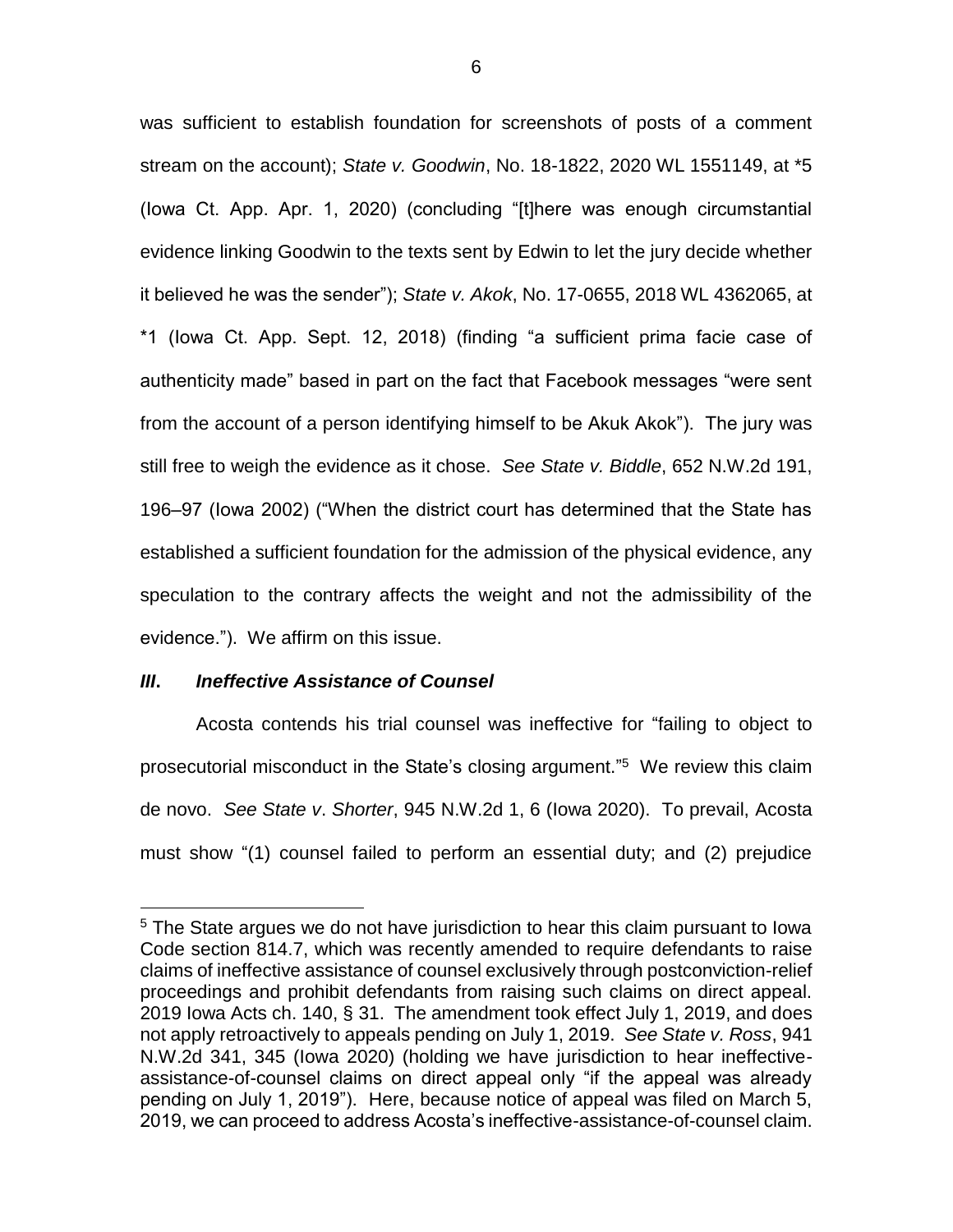resulted." *State v*. *Maxwell*, 743 N.W.2d 185, 195 (Iowa 2008) (citing *Strickland v*. *Washington*, 466 U.S. 668, 687 (1984)). An ineffective-assistance-of-counsel claim fails if either element is lacking. *See State v*. *Clay*, 824 N.W.2d 488, 495 (Iowa 2012). We find the record adequate to address his claim. *See State v*. *Fountain*, 786 N.W.2d 260, 263 (Iowa 2010).

Acosta points to the following statements made by the prosecutor during closing argument, arguing the statements equate to "pervasive commentary on the veracity of the witnesses" that "depriv[ed] [him] of a fair trial":

- "Facts are stubborn things, they never change, and you can't ignore them,' John Henry."
- "Now, the defendant's explanations, his attempts at getting around these clear facts, have involved some wild explanations. Each one of them individually is unbelievable. But the combination of them, this perfect storm that he's trying to get you to believe, is where it becomes truly absurd because, ladies and gentlemen, the facts are stubborn things, and the defendant can't ignore them."
- "So the question is: Should she be believed? Based on what we've seen in this trial, should she be believed? And that comes down to credibility. Okay? So let's take a look at her credibility and see whether we can sort out whether she is a credible witness or not."
- "Now, in this case [D.R.] is not the used car salesman. All right? That's the defendant. The defendant is the one who has something to gain or to lose based on your decision. He's the one who has a motivation to try and get you to do something in particular."
- Now, that's not to say she doesn't want you to believe her, right, but she doesn't have an ulterior motive; right? When she reports what happened to her, she has no reason for somebody to believe her other than just that she is telling the truth. Okay?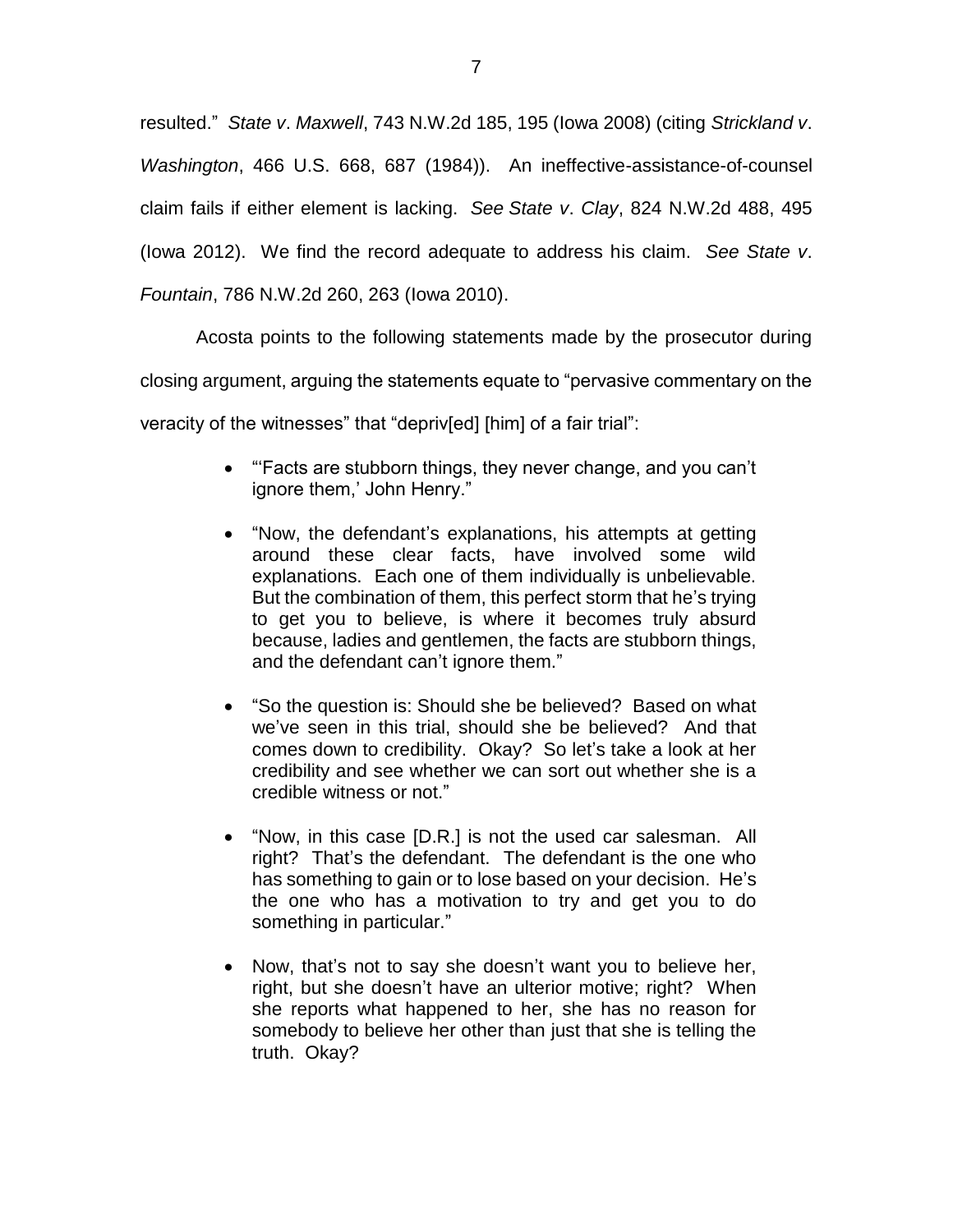- "[T]here simply can't be any question. These messages were sent by the defendant. Okay? His claims that they weren't don't hold up. All right? The account was under his name."
- "Now, I understand the defendant is arguing some of that stuff is wrong, that he just didn't understand it. But plainly when you watch the video [of the police interview], he understood what the detective was asking, and the detective understood him."
- "But, clearly, the defendant from the beginning [of the police interview] was trying to talk his way out of this thing; right? He was trying to identify what he could say that would keep him out of trouble. All right? Now, the defendant was, apparently, acting under a misunderstanding of exactly where the line was that he wasn't allowed to cross. Apparently, he thought he could touch her in the groin area, even up in the pubic hair area, as long as he didn't touch the vagina. That's what the defendant, apparently, thought during this interview, and that's what he was trying to convince the detective that he had done."
- "He was worried there was going to be surveillance video, and so he changed his story. He was worried there was going to be DNA evidence, and so he changed his story. That is not consistent with somebody who came in and tried to be honest from the beginning. He pretended there was no Snapchat conversation and then admitted there was. Okay? These things changed because he was confronted with the evidence the detective had or might get. That is behavior of somebody just trying to weasel their way out of a situation."
- "Well, they're [Acosta's two alibi witnesses] backing up their buddy. Okay?"
- "So it works better if, you know, let's try to figure out how to get that dress out of the picture, so we come up with a language barrier argument, which it doesn't hold up when watching that. Again, just the usage of the term 'dress.' . . . And then we actually saw the dress. The dress made its way into this courtroom via [D.R.]'s mother. They had the dress the whole time because they're telling the truth. She wore the dress home, and they've had it ever since. Okay? That is plainly inconsistent with the defendant's testimony. The defendant was not being truthful with you when he told you that part of the story."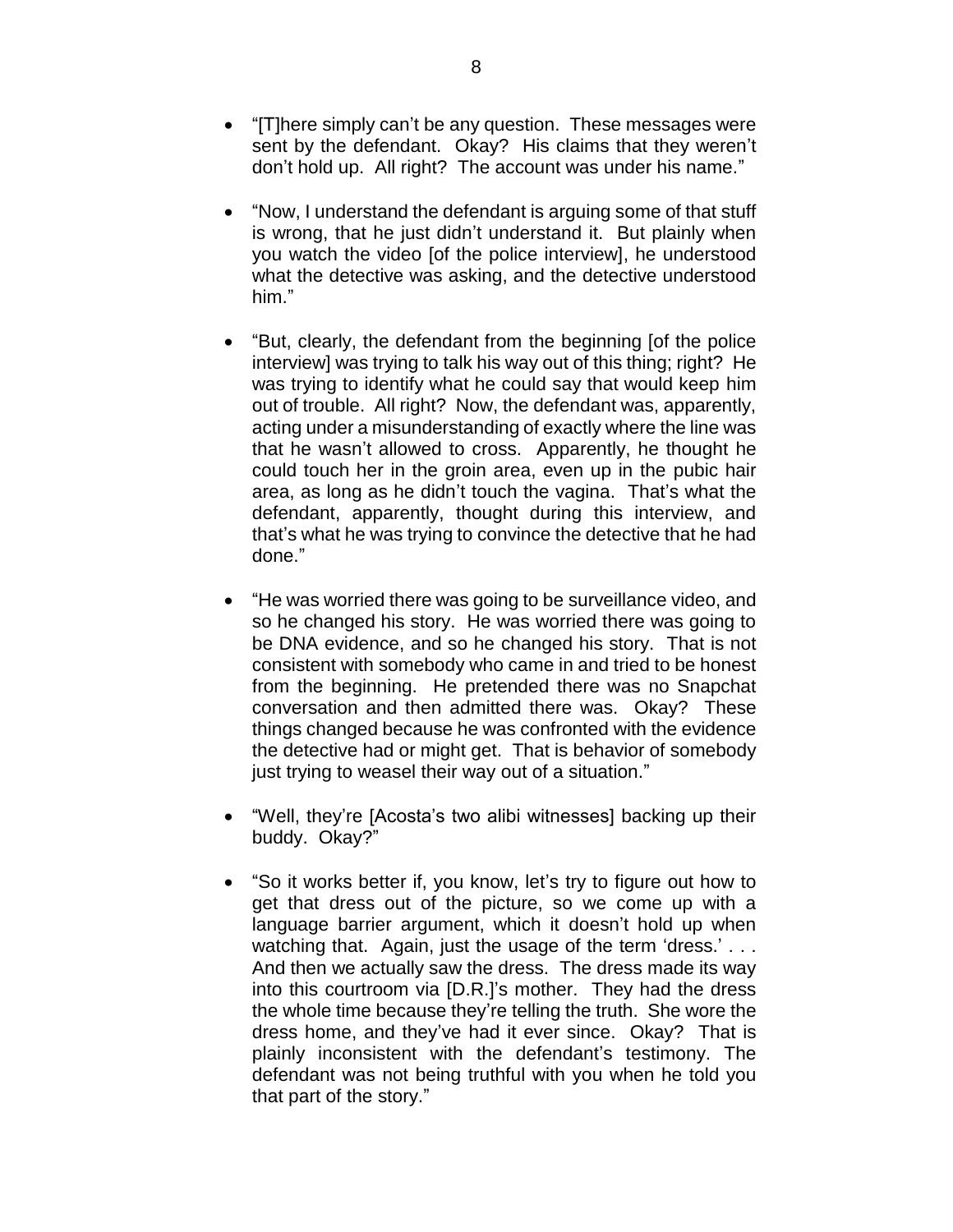- "There is an explanation for all of this evidence that doesn't require us to believe that these girls fabricated these Snapchat messages or that the defendant had these unbelievable lapses in the use of the English language or that his brother was involved in something or any of these other claims that he's making, and that's that the defendant is just guilty. Okay? He did the crime. [D.R.] was telling the truth; right? The things that she said actually happened, as are corroborated by the evidence that we've seen. Okay? . . . He said some other weird things during his testimony that, obviously, weren't true; right?"
- "It is preposterous to suggest that she fabricated this whole thing."

According to Acosta, the prosecutor's statements are "just another way of calling [him] a liar." Indeed, "it is improper for a prosecutor to call the defendant a liar, to state the defendant is lying, or to make similar disparaging comments." *State v*. *Graves*, 668 N.W.2d 860, 876 (Iowa 2003). But that is not what the prosecutor did here. Acosta "chooses selective language supportive of his argument" and "fails to acknowledge the prosecutor's detailed walk through the evidence" with regard to the statements as a whole. *See State v*. *Jefferson*, No. 16-0935, 2018 WL 4354469, at \*8 (Iowa Ct. App. Sept. 12, 2018) ("The challenged statements were nothing more than arguments based on reasonable inferences of the evidence, and they did not amount to misconduct." (citing *Graves*, 668 N.W.2d at 876)). The prosecutor is "free 'to craft an argument that includes reasonable inferences based on the evidence and . . . when a case turns on which of two conflicting stories is true, [to argue that] certain testimony is not believable.'" *Graves*, 668 N.W.2d at 876 (alterations in original) (citation omitted).

Thus, misconduct does not reside in the fact that the prosecution attempts to tarnish defendant's credibility or boost that of the State's witnesses; such tactics are not only proper, but part of the prosecutor's duty. Instead, misconduct occurs when the prosecutor